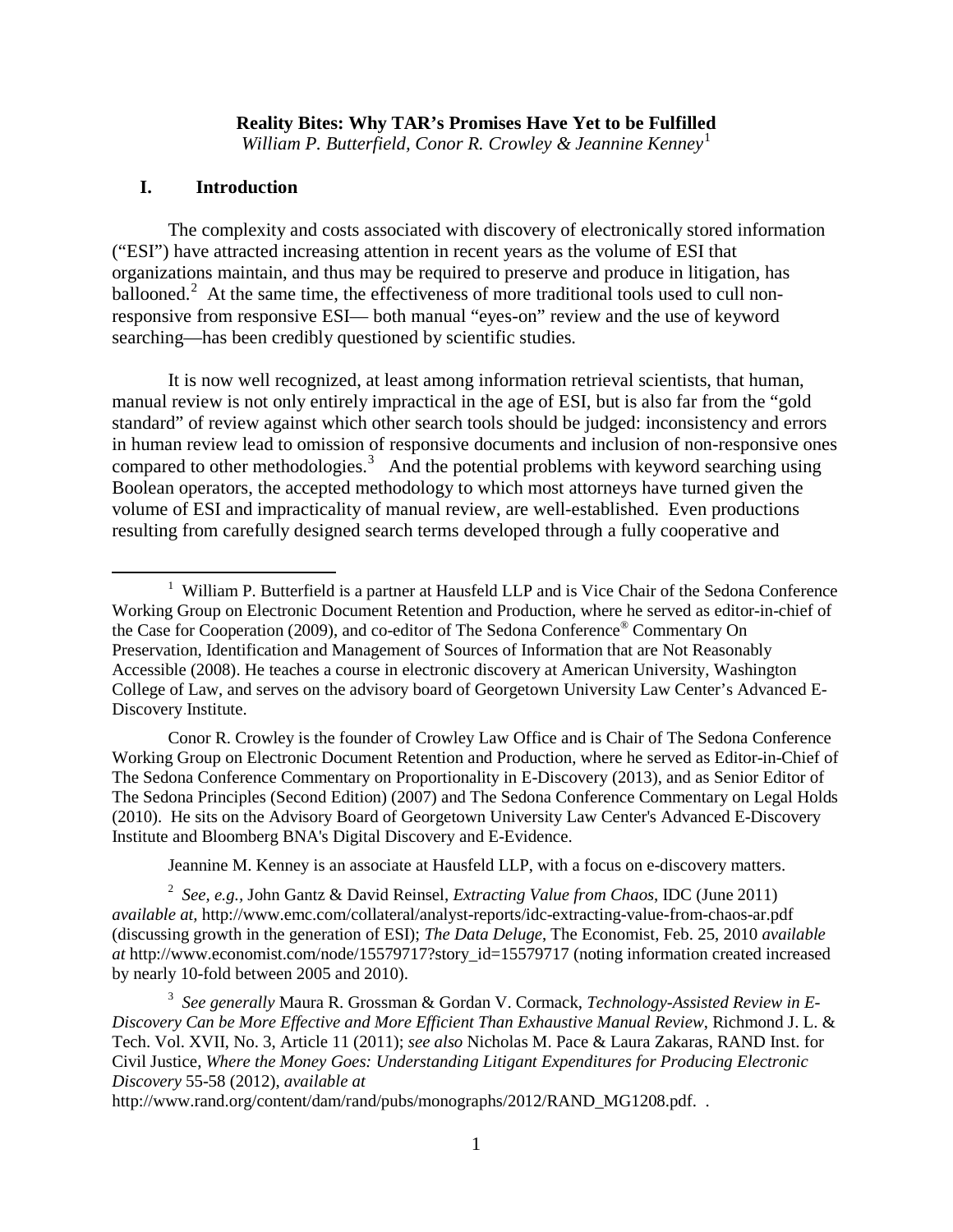iterative process may suffer from both poor precision and poor recall,<sup>[4](#page-1-0)</sup> increasing the costs of pre-production review by the producing party and omitting too many relevant documents, thereby denying the requesting party documents that may be critical to the case. Courts increasingly recognize these concerns. [5](#page-1-1)

In this context, Technology Assisted Review ("TAR") appears to offer a way out of the morass of traditional, but often problematic, legal search methodologies. Appropriately applied, it can offer a more accurate and cost-effective means of identifying and producing responsive ESI, at least for larger cases, compared to more traditional tools. $<sup>6</sup>$  $<sup>6</sup>$  $<sup>6</sup>$ </sup>

Why then, given the advantages of this search technology, has it not been more widely adopted by parties in appropriate cases? To a certain extent, that reluctance stems from fear or lack of understanding of TAR and a comfort with old patterns.<sup>[7](#page-1-3)</sup> Others, however, suggest that the lack of judicial decisions formally endorsing TAR has fostered concern that litigants using it are vulnerable to post-hoc production challenges that may result in costly do-overs.<sup>[8](#page-1-4)</sup> Some suggest that without a judicial imprimatur, few litigants will rely on TAR as the sole means to identify and produce responsive ESI, although the legal basis for defending the use of TAR has been clearly outlined.<sup>[9](#page-1-5)</sup> Finally, some potential TAR users are concerned that the cost of extensive negotiations with the opposing party and ancillary litigation over the application of a

<span id="page-1-2"></span><sup>6</sup> *See, e.g.*, John M. Facciola, M.J., *Foreword* to *The Grossman-Cormack Glossary of Technology-Assisted Review*, 7 Fed. Ct. L. Rev. 1, 4 (2013) ("It is now indubitable that technologyassisted review is an appreciably better and more accurate means of searching a set of data.").

Estimates of cost savings have varied widely, but all the data suggest the savings are significant. *See, e.g.,* Ann Kershaw & Joe Howie, *Judges' Guide to Cost Effective E-Discovery* 13-14 (45 percent reduction in review costs);. Pace & Zakaras, *supra* n.2, at 66-69 (estimates of reported cost savings ranged from 0 percent up to nearly 80 percent).

<span id="page-1-4"></span><span id="page-1-3"></span><sup>8</sup> *See id.* at Pace & Zakaras, *supra* n. 2, at 72-73, 77-80; Henry J. Kelston, et al., *Technology Assisted Review From the Plaintiffs' Side*, Law Technology News, Dec. 10, 2012, *available at* http://www.law.com/jsp/lawtechnologynews/PubArticleLTN.jsp?id=1202580755574&TechnologyAssist ed\_Review\_From\_the\_Plaintiffs\_Side&slreturn=20130316204602

<span id="page-1-5"></span><sup>9</sup> *See, e.g.,* Conor R. Crowley, *Defending the Use of Analytical Software in Civil Discovery*, Digital Discovery & e-Evidence, 10 DDEE 16, Sept. 16, 2010.

<span id="page-1-0"></span> $\overline{4}$  *See, e.g.,* The Sedona Conference, *Best Practices Commentary on the Use of Search and Information Retrieval Methods in E-Discovery,* 8 Sedona Conf. J. 189, 201-02 (2007), *available at* http://www.thesedonaconference.org/; Maura R. Grossman & Terry Sweeney, *What Lawyers Need to Know About Search Tools: The Alternatives to Keyword Searching Include Linguistic and Mathematical Models for Concept Searching*, Nat. L. J. (Aug. 23, 2010).

<span id="page-1-1"></span> $5$  See, e.g., Victor Stanley, Inc. v. Creative Pipe, Inc., 250 F.R.D. 251, 256-57 (D. Md. 2008) (discussing the risks and difficulties of keyword searching); Nat'l Day Laborer Org. Network v. U.S. Immig. & Customs Enforcement Agency, 877 F. Supp. 2d 87, 109 n.112 (S.D.N.Y. 2012) ("There is increasingly strong evidence that '[k]eyword search[ing] is not nearly as effective at identifying relevant information as many lawyers would like to believe.'") (quoting Grossman & Sweeney, supra n.3) (alteration in original)).

<sup>7</sup> *See* Pace & Zakaras*, supra* n.2, at 72-76, 80.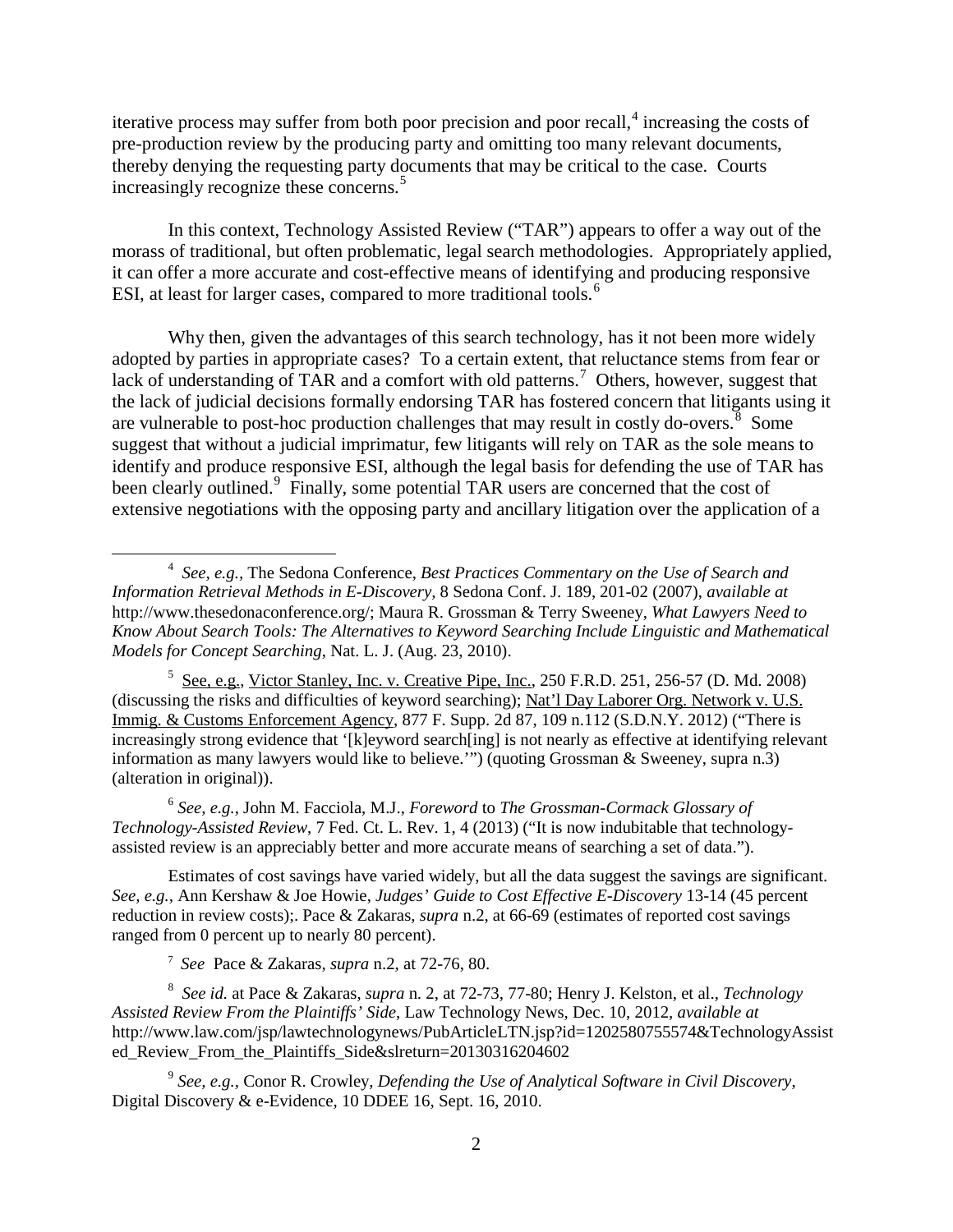TAR protocol in a given case will outweigh the cost-savings otherwise achieved by the tool.<sup>10</sup> Thus TAR has been used chiefly by producing parties as a means of prioritizing and expediting the review and production of documents identified by negotiated search terms or for case analysis, $11$  not as a substitute for keyword searching.

Information retrieval scientists and some e-discovery practitioners now herald recent U.S. court decisions endorsing TAR as a sign that technology assisted review will replace less effective legal search tools.<sup>[12](#page-2-2)</sup> Words like "landmark," "watershed," and "sea-change" are not infrequently invoked to describe the significance of these decisions. Unquestionably, these court decisions provide reason for optimism. But in two leading cases, courts endorsed TAR in the context of transparency and cooperation among the parties that is infrequently seen in the litigation trenches. ESI practitioners should not expect, without a dramatic change in the mindset of litigators, these decisions to alter attorneys' resistance to disclosure of information retrieval methodologies and processes. More commonly, even when traditional search term methodologies are used, requesting parties face a methodological black box, denied even basic statistical testing results that provide assurances about the outcome of the process, if not the methods employed. And other recent court decisions suggest that, if parties do not voluntarily agree to a transparent TAR process, there are limits on the degree to which courts will require advance disclosures about the producing party's methodologies. At least one such decision has suggested that some courts may place the cost burdens of TAR on requesting parties if they demand that producing parties use it.

<span id="page-2-1"></span><sup>11</sup> Kelston, et al., *supra* n.7. Others suggest TAR may be used by producing parties without disclosure. *See* Pace & Zakaras*, supra* n.2, at 71 & n.3 ("We have been told that computer-categorization techniques have, in fact, been employed in document reviews but that the use was not disclosed to opposing parties or the court.")

<span id="page-2-2"></span><sup>12</sup> *See, e.g.*, Correy E. Stephenson, *After breakthrough year, predictive coding catching on*, New England In-House, Feb. 28, 2013, *available at* http://newenglandinhouse.com/2013/03/05/afterbreakthrough-year-predictive-coding-catching-on/; Ritter Academy, *Why Court Approval of Computerbased Searches Changes Everything* (commenting on Moore v. Publicis Groupe SA, 2012 U.S. Dist. LEXIS 58742 (S.D.N.Y. Apr. 25, 2012) approving the use of predictive coding, and asserting that "the art of discovery is dying. The science of discovery is roaring with the momentum of a shuttle launching itself away from the gravitational pull of the earth."), *available at* http://www.ritteracademy.com/blog/whycourt-approval-computer-based-searches-changes-everything; Patricia Antezana, *E-Discovery: Predictive coding decisions may signal change in identifying relevant evidence*, Inside Counsel*,* June 12, 2012*, available at* http://www.insidecounsel.com/2012/06/12/e-discovery-predictive-coding-decisions-maysignal ("The decisions by [courts] approving the use of predictive coding have set the stage for significant change in the legal landscape of court-accepted protocols for identifying relevant and responsive ESI.").

<span id="page-2-0"></span><sup>&</sup>lt;sup>10</sup> *See* Jeff Fowler, Waiving Work Product with Predictive Coding, Sept. 7, 2012, Podcast, ESI Bytes, *available at* http://www.esibytes.com/waiving-work-product-with-predictive-coding/ (noting that the cost of negotiating and litigating a TAR protocol before it is implemented can eliminate cost advantages of TAR); *cf.* Pace & Zakaras, *supra* n.2, at 73 (noting concerns that "costs required to completely eliminate any shortfalls in recall or precision would be out of proportion to any benefit of the additional information"); *id.* at 71 & n.3 (noting that disclosure of TAR may lead to litigation that may negate cost advantages).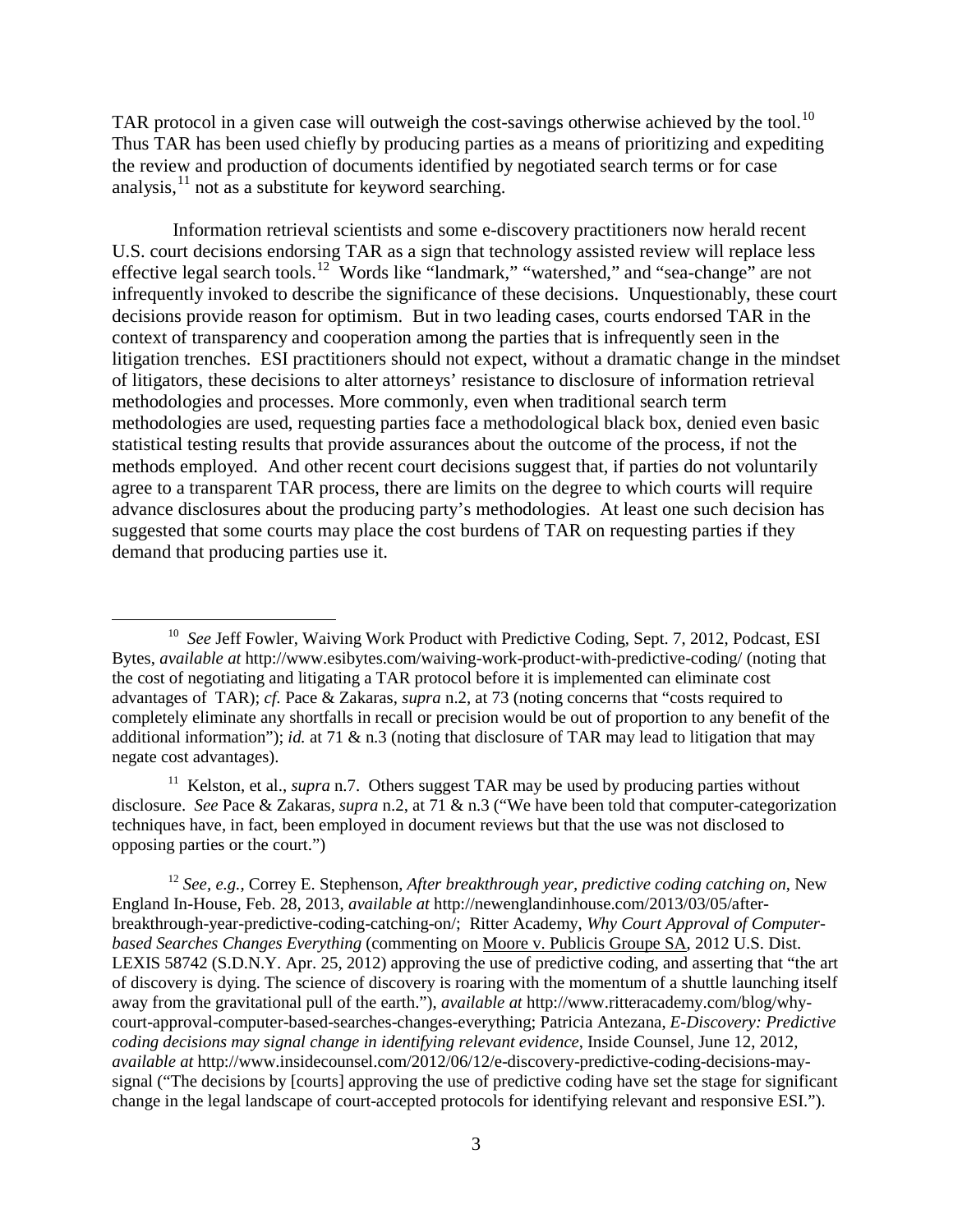This paper posits that, despite growing judicial acceptance of TAR, enthusiasm over the likelihood that TAR will be widely adopted by parties should be tempered with a dose of litigation reality. While information scientists may advocate cooperation and transparency as the way to achieve the best possible results from the use of TAR, parties in litigation may have tactical, strategic or ethical concerns that limit their willingness to fully cooperate in a transparent manner. Additionally, parties in litigation are not required to achieve the best possible results from TAR, but rather to only certify that they have undertaken a reasonable investigation to identify and produce non-privileged, responsive information. Finally, parties in litigation have been motivated to consider the use of TAR not only because of its promise of greater levels of precision and recall than other review methods, but also because of its promise of significantly reduced review costs. This difference in motivations and objectives may help to explain why such a promising tool has not been as widely adopted as scientists would expect.

We begin with a discussion of recent U.S. court decisions generating considerable enthusiasm about the advent of TAR as a mainstream legal search tool, focusing on what they do and do not portend for increased transparency. We then briefly review the doctrines and concerns held by producing parties that impede and discourage the transparency we believe could facilitate wider adoption of TAR. We conclude by offering a checklist of disclosures we believe parties should consider to engender effective and cooperative use of TAR and thus its widespread acceptance, and propose ways in which the competing concerns regarding transparency may be balanced.

#### **II. Judicial Acceptance of Technology Assisted Review**

Over the years, as judicial skepticism over the reliability of keyword searching has grown, courts have inched toward acceptance of advanced analytics as a viable information retrieval technology. In 2007, when directing parties to meet and confer to develop a search protocol, Federal District Court Judge Shira Scheindlin noted "recent scholarship that argues that concept searching, as opposed to keyword searching, is more efficient and more likely to produce the most comprehensive results."<sup>13</sup> Five years later, Judge Scheindlin, after discussing the shortcomings of keyword searches, concluded that "parties can (and frequently should) rely on latent semantic indexing, statistical probability models, and machine learning tools."<sup>[14](#page-3-1)</sup> Federal District Court Judge Paul Grimm has likewise pointed to "a growing body of literature that highlights the risks [of] conducting an unreliable or inadequate keyword search or relying exclusively on such searches," and suggested more advanced tools like concept searching may be more appropriate methodologies.<sup>15</sup> And notably, the Southern District of New York's Pilot Project for Case Management Techniques for Complex Civil Cases requires participants in the project to make a joint ESI submission regarding disclosure of ESI search techniques to be used, and identifies advanced analytical tools, including "machine learning" as appropriate

<span id="page-3-0"></span> <sup>13</sup> *Disability Rights Council of Greater Wash. v. Wash. Metro. Transit Auth*., 242 F.R.D. 139, 148 (D.D.C. 2007).

<sup>14</sup> *Nat'l Day Laborer Org. Network*, 877 F. Supp. 2d at 109.

<span id="page-3-2"></span><span id="page-3-1"></span><sup>&</sup>lt;sup>15</sup> Victor Stanley, 250 F.R.D. at 256-57. When *Victor Stanley* was decided Judge Grimm served as a Magistrate Judge. He now serves as a District Court Judge for the U.S. District Court of Maryland.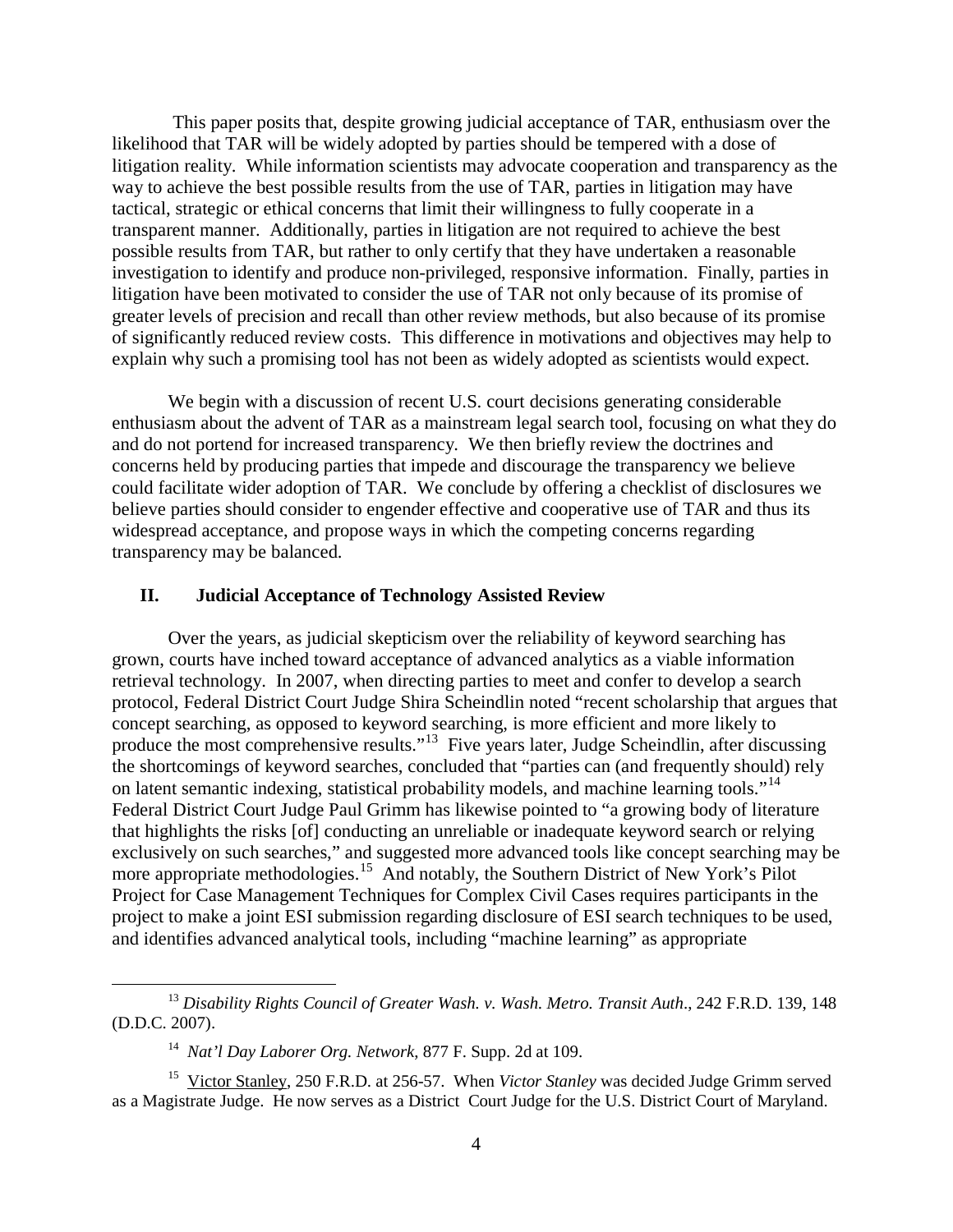approaches.<sup>[16](#page-4-0)</sup> Finally, Kroll Ontrack reported that, in 2012, nine percent of cases addressing e-discovery issues discussed TAR or predictive coding.<sup>[17](#page-4-1)</sup>

No court had endorsed use of TAR as a defensible production methodology in a specific case until Magistrate Judge Peck broke the ice in *Da Silva Moore v. Publicis Groupe*, formally "recogniz[ing] that computer assisted review is an acceptable way to search for relevant ESI in appropriate cases."[18](#page-4-2) At least four subsequent court decisions in the past year further highlight the growing acceptance of TAR by the court or the parties, or both. More importantly, these decisions suggest a shift in focus away from the acceptability of TAR as a tool and toward the process used to employ it and the results obtained. Much ink has been spilled about *Da Silva Moore* and these subsequent decisions, and thus we limit our discussion here to only those details necessary to distill key issues relevant to our thesis.

# *A. Global Aerospace***,** *Kleen Products* **&** *Biomet***: Court Deference to Producing Parties**

Several widely discussed court decisions, which came on the heels of *Da Silva Moore*, have attracted the attention of the information retrieval community. First, in *Global Aerospace, Inc. v. Landow Aviation, LP*, <sup>[19](#page-4-3)</sup> a state court permitted defendants, over plaintiffs' objections, to use a TAR methodology that did not involve seed sets or keywords to search a corpus of some 1.3 million potentially responsive, searchable documents. Importantly, the court did so without prejudice to plaintiffs' right to object, *post-hoc*, to the results obtained and the completeness of the production. During the hearing, the court noted that the producing party ordinarily has the right to select its search and review methodology, subject to the propounding party's right to object if it finds responsive documents have not been produced. Importantly, the court did not specifically endorse the technology or conclude it was better suited than other legal search tools; it merely let defendants proceed as they chose. According to subsequent reports, following application of TAR, defendants presented results showing the methodology produced a precision rate of 80 percent, and a recall rate of 81 percent,<sup>[20](#page-4-4)</sup> to which the plaintiffs remaining in the case apparently did not object or respond.<sup>[21](#page-4-5)</sup>

19 No. CL 61040, 2012 VA. Cir. LEXIS 50 (Va. Cir. Ct., Apr. 23, 2012).

<span id="page-4-4"></span><span id="page-4-3"></span><sup>20</sup> Joe Palazzola, *How a Computer Did the Work of Many Lawyers*, Wall St. J. Law Blog, Jan. 17, 2013, *available at* http://blogs.wsj.com/law/2013/01/17/how-a-computer-did-the-work-of-manylawyers/?mod=WSJBlog.

<span id="page-4-5"></span>21 Evan Koblentz, *Predictive Coding Completed in* 'Global Aerospace' *Case*, L. Tech. News, Jan. 16, 2013, *available at*

<span id="page-4-0"></span> <sup>16</sup> Standing Order, *In re: Pilot Project Re: Case Mgmt. Techniques for Complex Civil Cases in the S. Dist. of N.Y.*, No. 11-mc-0388 (ECF No. 1) at 21 (S.D.N.Y. Nov. 11, 2011).

<span id="page-4-1"></span><sup>17</sup> Julie Beck, *Study Analyzes E-discovery Trends in 2012*, Inside Counsel, Dec. 31, 2012, *available at* http://www.insidecounsel.com/2012/12/31/study-analyzes-e-discovery-trends-in-2012.

<span id="page-4-2"></span><sup>18</sup> No. 11-civ-1279, U.S. Dist. LEXIS 23350 at \*1 (S.D.N.Y. Feb. 24, 2012) *adopted and obj. overruled, sub nom. Moore v. Publicis Groupe SA*, 2012 U.S. Dist. LEXIS 58742 (S.D.N.Y. Apr. 25, 2012) (Carter, J.).

http://www.law.com/jsp/lawtechnologynews/PubArticleLTN.jsp?id=1202584738091&Predictive\_Coding \_Completed\_in\_Global\_Aerospace\_Case&slreturn=20130321180628.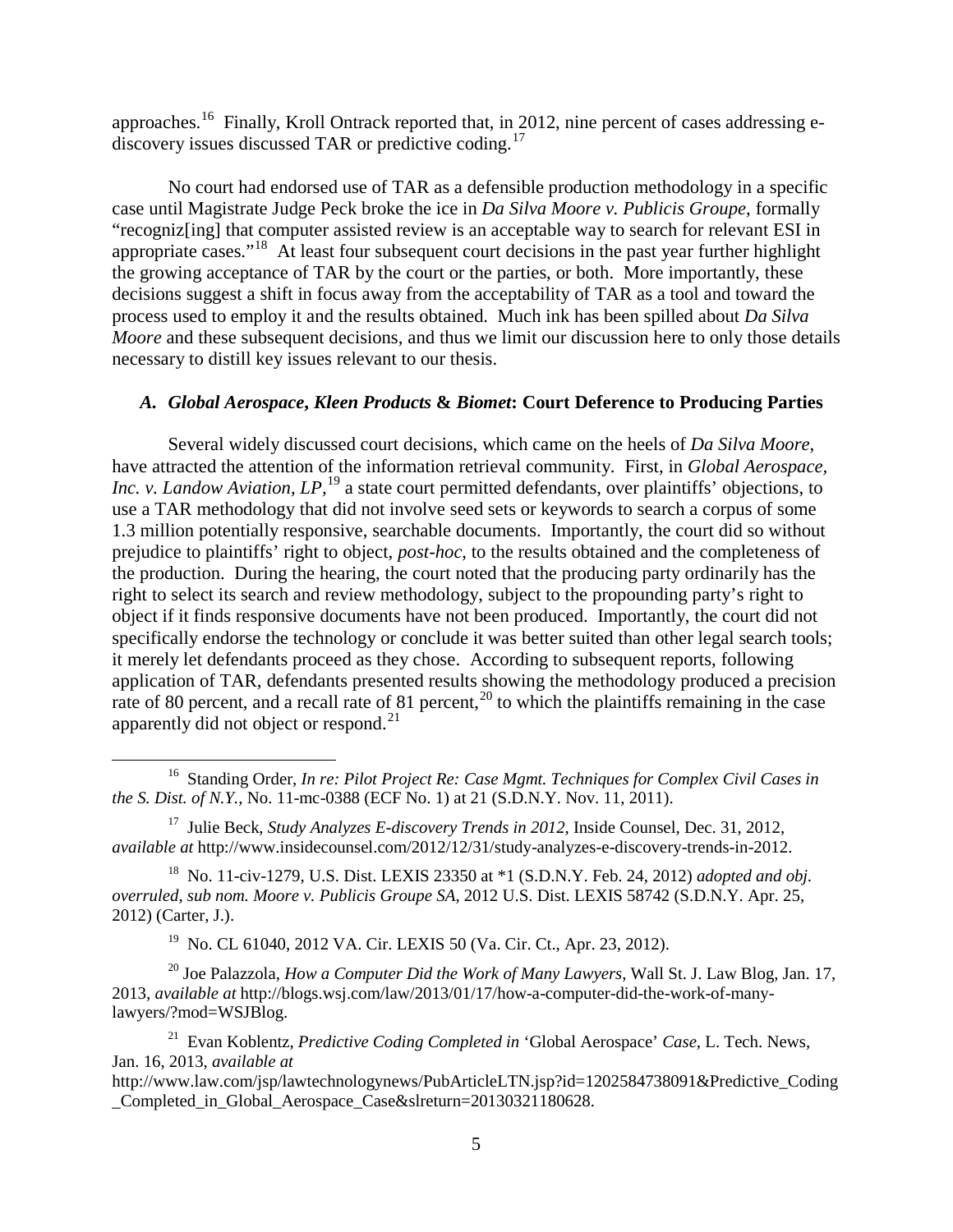Second, in an interesting twist, in *Kleen Products LLC v. Packaging Corporation of*  America,<sup>[22](#page-5-0)</sup> it was plaintiffs, not defendants, who argued that TAR was necessary to ensure that responsive documents were captured and produced, asserting that keyword searching used by defendants was not sufficiently reliable compared to TAR. Defendants balked, at least in part, because they had already applied a keyword search methodology along with iterative testing and validation procedures, to respond to the first set of production requests. Plaintiffs, on the other hand, were requesting a "do-over." In the end, the court conducted two days of evidentiary proceedings to resolve the dispute and required the parties to meet and confer to identify whether refining searches or other steps could provide plaintiffs with assurances that they were receiving a high percentage of responsive documents. Five months and many meet and confers and court conferences later, plaintiffs agreed to withdraw their demand that TAR be applied to existing production requests, but the parties agreed to meet and confer on the appropriate search methodology for any subsequent requests, leaving the door open to using TAR for later productions. The Court, in recounting this resolution, noted that "responding parties are best situated to evaluate the procedures, methodologies, and techniques appropriate for preserving and production their own  $[ESI].$ <sup>"23"</sup>

More recently, in *In re Biomet M2A Magnum Hip Implant Products Liability Litigation*, the court permitted the producing party to use a hybrid methodology, using search terms to cull a 19.5 million document set to 2.5 million documents, to which TAR was then applied to identify responsive documents.[24](#page-5-2) Plaintiffs objected not to the use of TAR *per se*, but to Biomet's unilateral decision to apply search terms to cull the corpus prior to application of TAR—a process they challenged as too exclusionary—without meeting and conferring with plaintiffs. Plaintiffs asked the TAR process be reapplied without the use of search terms and demanded involvement in the computer training process. In response, Biomet offered to produce all 2.5 million documents resulting from the keyword search (responsive or not)—a proposal that did not address plaintiffs' concerns that responsive documents were improperly culled from the original set of 19.5 million documents.

The court's rejection of plaintiffs' proposed do-over was based on both its assessment of the reliability statistics disclosed in the case (which it concluded satisfied Biomet's production obligations) and consideration of the seven-figure cost involved in rerunning the predictive coding process. The court noted that:

Statistical sampling tests of a random sample [of the unselected documents] projected, with a 99 percent confidence rate, that between .55 and 1.33 percent of the unselected documents would be responsive and (with the same confidence level) that between 1.37 and 2.47 percent of the original 19.5 million documents

 <sup>22</sup> No. 10-cv-571, 2012 U.S. Dist. LEXIS 139632 (N.D. Ill. Sept. 28, 2012).

<span id="page-5-2"></span><span id="page-5-1"></span><span id="page-5-0"></span><sup>&</sup>lt;sup>23</sup> *Id.* at \*18 (citing Principle 6 of the Sedona Best Practices Recommendations & Principles for Addressing Electronic Document Production of The Sedona Conference, The Sedona Conference Best Practices Commentary on the Use of Search and Information Retrieval Methods in E-Discovery, 8 Sedona Conf. J. 189, 193 (Fall 2007)).

<sup>&</sup>lt;sup>24</sup> Order Regarding Discovery of ESI (ECF No.396), No. 12-md-2391 (N.D. Ind. Apr. 18. 2013).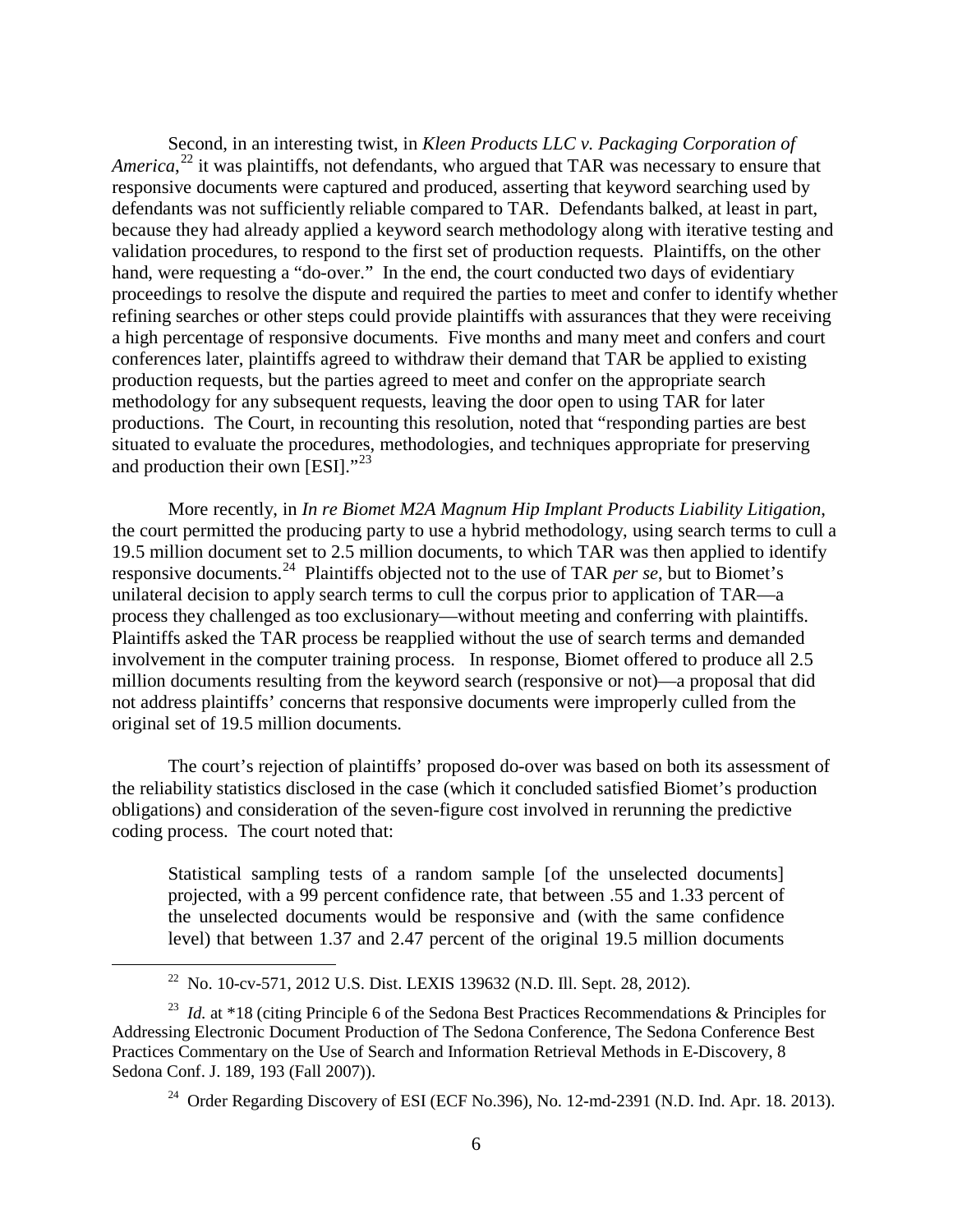were responsive. In comparison, [Defendant's] keyword/deduplication approach had identified 16 percent of the original 19.5 million.<sup>[25](#page-6-0)</sup>

Despite plaintiffs' argument that Biomet chose to gamble on the defensibility of its methodology when it unilaterally deployed it, the court concluded that if plaintiffs wanted a do-over, they would have to pay for it.  $2^6$ 

These cases are important not only because of their outcome, but also because of the deference the courts paid to the producing parties' choice of search methodology and procedures.<sup>[27](#page-6-2)</sup> That deference may lend greater force to objections by producing parties that a mandate for transparency in TAR deviates from the principle espoused by Principle 6 of the Sedona Best Practices Recommendations & Principles for Addressing Electronic Document Production—that responding parties are best situated to evaluate the appropriate means of producing ESI.[28](#page-6-3) Thus, as discussed *infra* Part II, litigants are often reluctant to reveal specifics about their ESI itself and the tools used to search it; and they are even less willing to involve the requesting party in their search process. Yet that lack of transparency and cooperation regarding the nature of the ESI and the search methodologies to be applied may impede the parties' ability to reach agreement on the use of TAR. Consider the following observation by counsel for Plaintiffs in *Global Aerospace* explaining their reluctance to grant what they describe as Defendants' request for an "advance waiver" on the acceptability of predictive coding absent disclosures:

[C]ounsel for the . . . plaintiffs were reluctant to provide any such waiver without first obtaining information showing that the proposed use of predictive coding was the best method for locating responsive documents.

We never received this comfort; many of our questions about the data went unanswered. The [defendants'] counsel refused to state how many emails they had accumulated, how many emails dated from the key time period, how many emails they had collected from the principal officer of the [defendant] entities, or how any of the documents were foldered or organized. The plaintiffs therefore did not consent to the use of predictive coding. The [defendants] then filed a motion for a protective order.

. . . .

<span id="page-6-3"></span>28 *See* David J. Kessler, *Search Terms Are More Than Mere Words*, New York L. J., Mar. 21, 2011, *available at* 

http://www.fulbright.com/images/publications/20110321SearchTermsAreMoreThanMereWords.pdf .

 <sup>25</sup> *Id.* at 2.

<sup>26</sup> *Id.* at 7.

<span id="page-6-2"></span><span id="page-6-1"></span><span id="page-6-0"></span> $27$  In contrast to this deference, Delaware Chancery Court Judge Travis Laster, in addition to ordering parties to select a joint e-discovery vendor to host and review documents, ordered the parties to show cause why predictive coding should not be used in the case although, apparently, neither party had proposed its use. *See* Tr. 66:12-67:13, *EORHB, Inc. v. HOA Holdings, LLC*, C.A. No. 7409-VCL (Del. Ch. Oct. 19, 2012).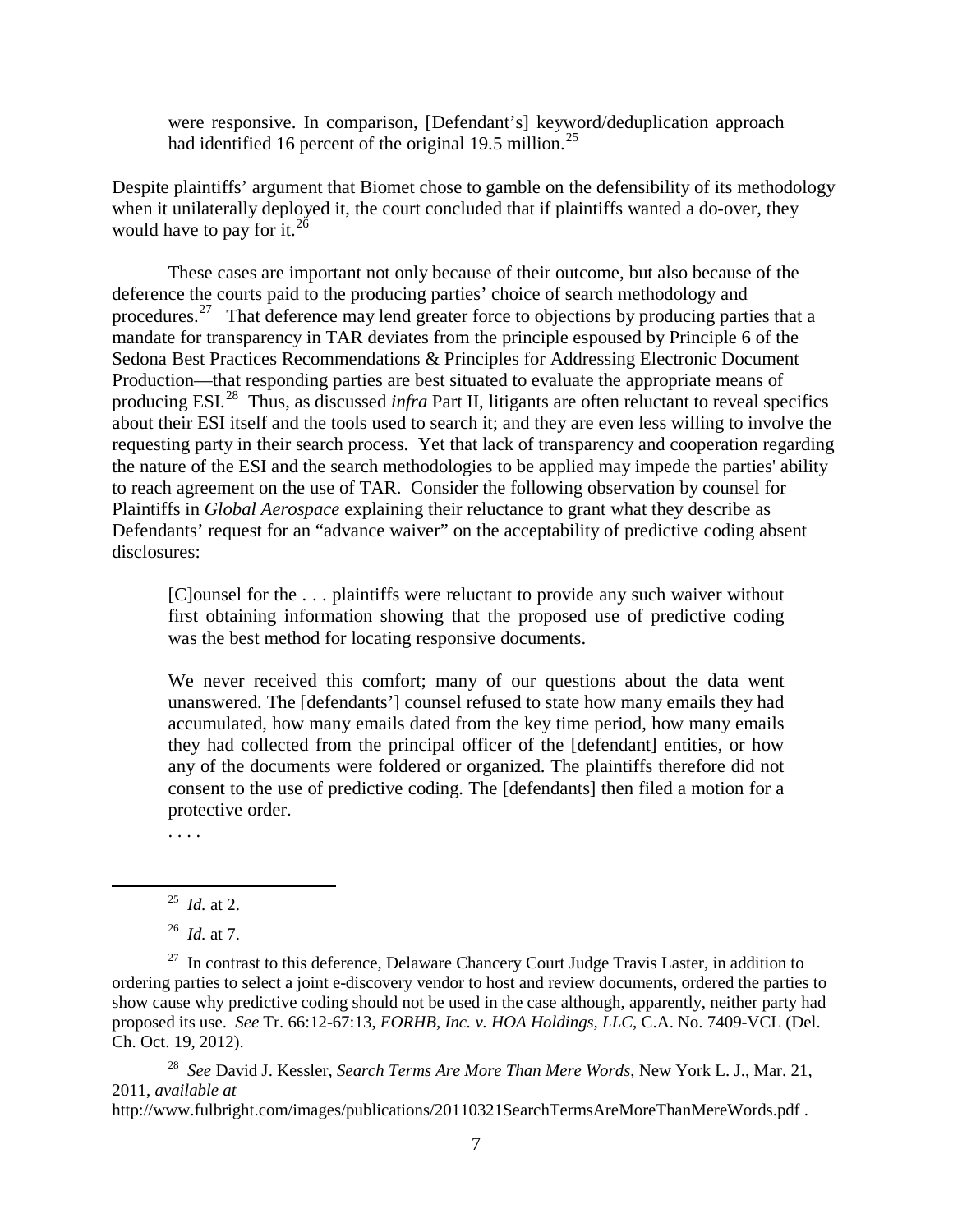As the failed negotiations in *Global Aerospace* demonstrate, it is difficult to gain the comfort necessary to bless a particular search protocol without receiving extensive information about the documents.<sup>[29](#page-7-0)</sup>

Would plaintiffs have provided that waiver with the appropriate disclosures, avoiding the risk that Global might have to rerun its production?

Did Biomet take an ill-advised gamble by making unilateral decisions on its hybrid search methodology given growing court recognition of the deficiencies (including underinclusiveness) of search terms, particularly for such a large production? Its statistics on reliability, though accepted by the court, do not seem to support a finding that a reasonable search was conducted. In commentary on the decision, information retrieval experts Maura Grossman and Gordon Cormack noted that these statistics raise concerns about the reliability of the hybrid approach. They conclude that recall for the keyword search itself was just 50 percent; and assuming that predictive coding resulted in about 70 percent recall in the set to which the methodology was applied, the hybrid approach likely identified only 35 percent of the relevant documents from among the 19.5 million.<sup>[30](#page-7-1)</sup> Given those statistics, although Biomet may not be required to re-run its predictive coding, it may not avoid costly post-production challenges to the adequacy of its production.

#### *B. Da Silva Moore* **&** *Actos:* **Transparency & Cooperation Lead to Acceptance**

The approaches taken by the parties in *Da Silva Moore* and *In re Actos Products Liability Litigation* ("*Actos*") strongly suggest that, despite the deference to the producing parties' choices of review tools and procedures noted in the cases discussed *supra*, transparency and cooperation are more likely to promote both judicial and party acceptance of TAR. Both cases predicated their approval of TAR on significant transparency—to the court and the requesting party—and on significant involvement of the requesting party in the TAR process.

Importantly, in *Da Silva Moore*, Magistrate Judge Peck sent an early signal that he viewed transparency with respect to TAR as a necessary predicate to his endorsement of its use, advising defendants that if they used that methodology they would be required to turn over their seed set to plaintiffs, including documents tagged as non-responsive in the training rounds, to enable them to determine whether the computer was being appropriately trained.<sup>31</sup> After having agreed to a detailed predictive coding protocol, that cooperation broke down as defendants and plaintiffs ultimately engaged in a heated dispute over how the success of TAR would be measured.

29 *Id.* 

<span id="page-7-1"></span><span id="page-7-0"></span><sup>30</sup> *In re: Biomet – Doing the Math on Court Approved Multimodal Review*, IT-Lex Technology Law Blog, April 22, 2013, *available at* http://it-lex.org/in-re-biomet-doing-the-math-on-court-approvedmultimodal-review/.

<span id="page-7-2"></span><sup>&</sup>lt;sup>31</sup> Da Silva Moore v. Publicis Groupe, 2012 U.S. Dist. LEXIS 23350, at \*7 (S.D.N.Y. Feb. 24, 2012).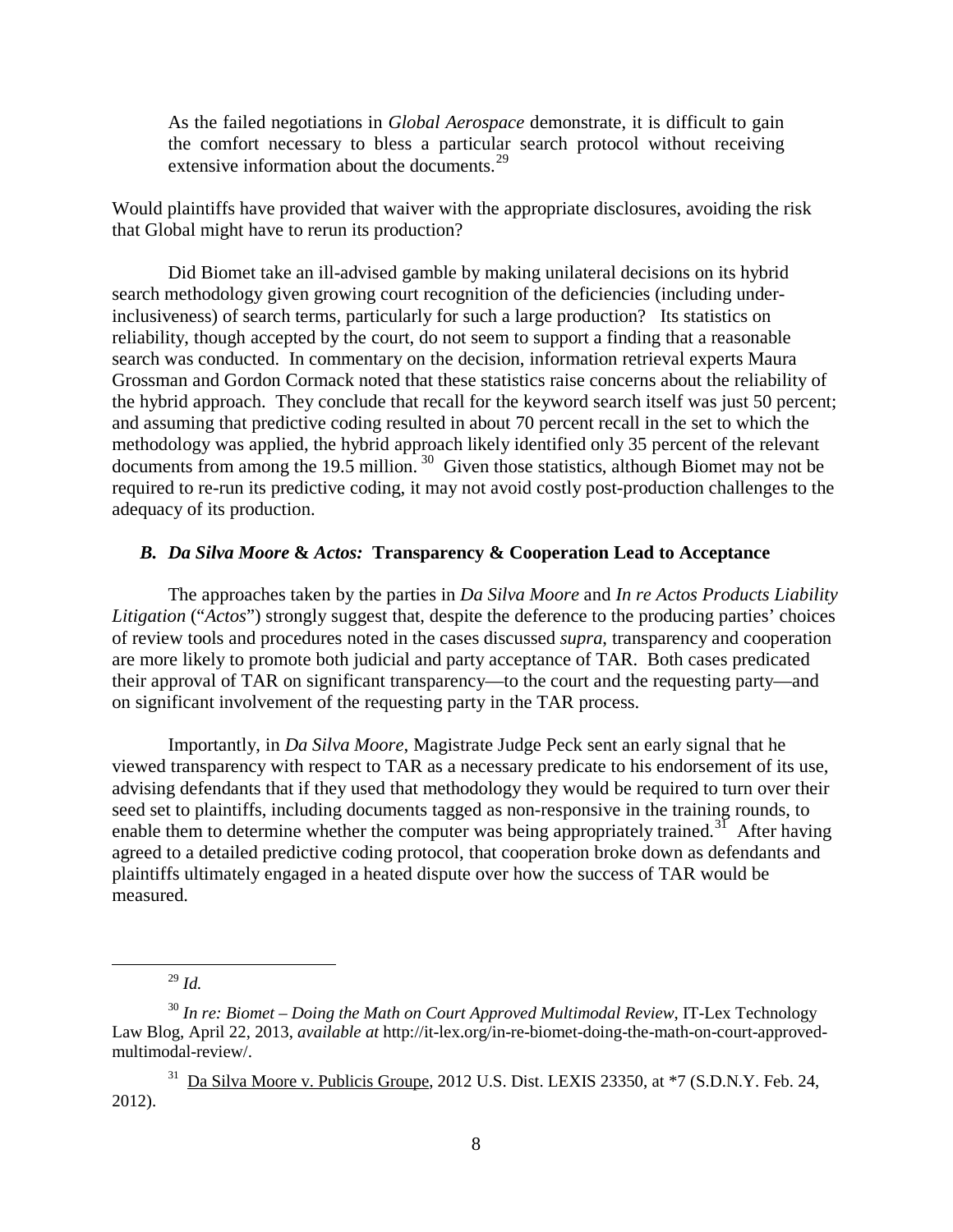What transpired up to that point, before the process unraveled, is, to us, far more important than the unraveling.<sup>32</sup> Notably, the parties had entered into an extensive TAR protocol replete with plaintiff input into the process, with the parties agreeing: (1) on data sources from which documents could be collected; (2) on the confidence level and interval for sampling, and the sample size for the initial seed set; (3) that plaintiffs would receive all documents in the seed set; (4) that the documents hit by targeted search terms used to populate a portion of the seed set would be disclosed to plaintiffs along with the defendants coding of those documents; (5) that plaintiffs would provide additional search terms to further populate the seed set; (6) that all documents reviewed in the seed set would be turned over to plaintiffs, whether designated as responsive or not; and (7) that after the seventh round, defendants would review a random sample of documents the algorithm deemed to be non-responsive in order to assess recall, and disclose those documents to plaintiffs. The court concluded that resolution of subsequent disputes over the reliability and success of the methodology was premature. Notably, Judge Peck discounted concerns about relevance standards given that the level of transparency would permit plaintiffs to raise concerns with the court as they arose. However, proceeding with the use of TAR without reaching agreement on such a fundamental issue could result in costly, prolonged motion practice that could undercut the savings gained from the use of TAR. Furthermore, requiring the production of non-responsive documents is facially inconsistent with the language of Rule 26(b) that requires, with limited exception, the production of only those documents "relevant to any party's claim or defense."<sup>[33](#page-8-1)</sup>

Transparency was also a critical feature in *Actos*, where the court entered a case management order outlining a "search methodology proof of concept" that provided a set of detailed, step-by-step requirements governing how a specific, identified TAR product would be applied to a subset of a collection to test whether the tool was appropriate for the full ESI collection. <sup>[34](#page-8-2)</sup> The Order included not only disclosure requirements, but obligations for substantial cooperation: (1) the parties agreed to the custodians from whom documents would be collected for the sample collection population; (2) the court set the size of the random "control set;" (3) defendants' experts reviewed documents for privilege first, providing a privilege log; (4) the parties each nominated three experts to review the control set; (5) following review of the control set, using an active-learning approach, the experts coded random sample training sets, permitting the experts to work collaboratively to determine responsiveness, subject to meet and confers when disagreements about coding designations arose; (6) the court required sufficient training rounds until the system stabilized; and (7) the parties are required to meet and confer to agree upon the relevance score above which documents were produced, and below which they were withheld. Notably, the clear difficulty of repeatedly obtaining agreement on relevance

<span id="page-8-0"></span> <sup>32</sup> For a discussion of why the subsequent disputes over the predictive coding process in *Da Silva Moore* may have been much ado about nothing, *see* Herbert L. Roitblat, *Da Silva Moore Plaintiffs Slash and Burn Their Way Though eDiscovery*, Information Discovery Blog, Mar. 25, 2013, *available at*  http://orcatec.blogspot.com/2012/03/da-silva-moore-plaintiffs-slash-and.html.

<sup>33</sup> Fed. R. Civ. P. 26(b).

<span id="page-8-2"></span><span id="page-8-1"></span><sup>&</sup>lt;sup>34</sup> Case Management Order: Protocol Relating to the Production of Electronically Stored Information ("ESI") (ECF No. 1539) at 6-16, *In re Actos (Pioglitazone)* Prods. Liab. Litig., No. 11-md-2299 (W.D. La. July 27, 2012).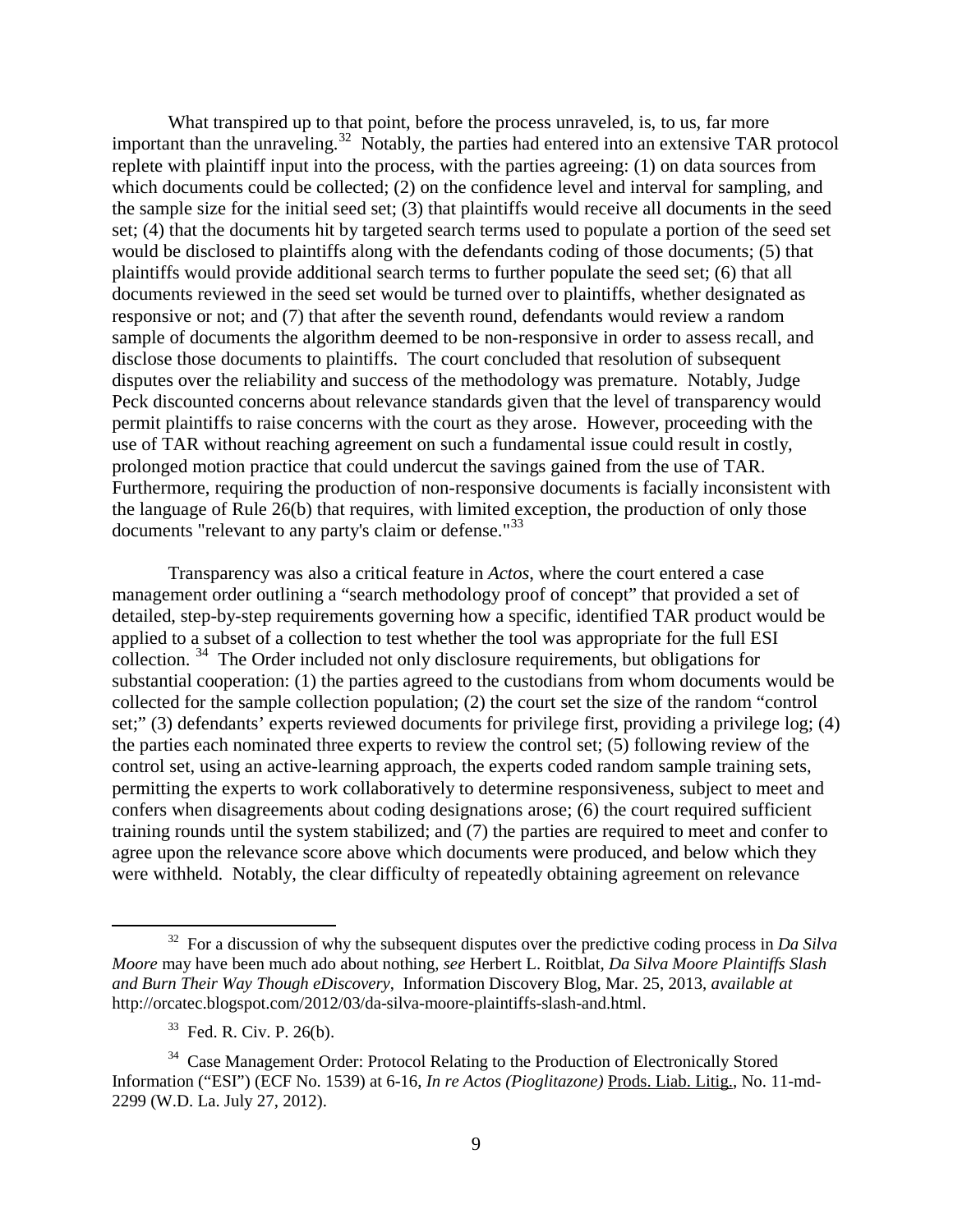from six experts, may result in a longer and more contentious discovery process than the parties envisioned.

The levels of transparency in *Da Silva Moore* and *Actos* arguably provided the requesting party with the information and involvement in the document retrieval process necessary to assess whether the process and methodology was sufficiently reliable and thus defensible. Notably, in both cases, the requesting party enjoyed full disclosure about the technology itself, and had full access not only to the sample sets themselves (with the exception of privileged documents) but also to the coding of those sets, permitting them to determine the adequacy of the critical control point of TAR—the human teaching of the tool.

Why are transparency and cooperation deemed so critical to adoption of TAR? *Biomet*  notwithstanding, requesting parties and courts increasingly understand that not all TAR tools are alike or equally effective and that none are more reliable than traditional legal search methods if they are not used and applied correctly, with a clearly defined process and sound statistical methodology supporting them. Too much can go wrong: a seed set can be improperly selected, improper judgmental sampling can bias the learning process, coding of the seed set may be inaccurate, the learning process may be terminated before it has stabilized, inappropriate relevance thresholds may be adopted, and so forth.

Transparency and cooperation at each stage of a TAR process are thus useful to assure the requesting party that the tool as applied is effective. Without those assurances, merely invoking the magic words "predictive coding"—despite its promise of reliability and efficiency—will not guarantee that either requesting parties or courts will endorse the process.

Much has been written about the steps required to achieve a defensible e-discovery process—a process that reflects the producing party's compliance with its discovery obligations to undertake reasonable efforts to identify and produce responsive documents.<sup>35</sup> One way to reduce the susceptibility of the chosen review methodology and process to *post-hoc* challenges is for the parties to reach advance agreement not only on the methodology but on how it will be applied. $36$ 

#### **III. Objections to Transparency: Privilege Doctrines & Litigation Realities**

Nonetheless, producing parties are often reluctant to disclose even the most basic information about their search methodologies. The aversion to disclosure of TAR processes is often founded on assertions that (1) revealing methodological decisions reveals protected workproduct; (2) discovery about discovery is beyond the scope of Rule 26 of the Federal Rules of Civil Procedure; (3) revealing documents that are non-responsive exposes the producing party to

<span id="page-9-0"></span> <sup>35</sup> *See, e.g.,* Hon. Craig B. Schaffer, M.J., "*Defensible" By What Standard?*, 13 Sedona Conf. J. 217 (Fall 2012); Mike Hamilton, *"Defensible E-Discovery": What does the phrase really mean?,* E-Discovery Beat, June 28, 2012, *available at http://www.exterro.com/e-discoverybeat/2012/06/28/%E2%80%9Cdefensible-e-discovery%E2%80%9D-what-does-the-phrase-really-mean/*

<span id="page-9-1"></span><sup>&</sup>lt;sup>36</sup> *Id.* ("The most 'defensible' search methodology is one [that] has been jointly adopted by the parties and endorsed by the court.").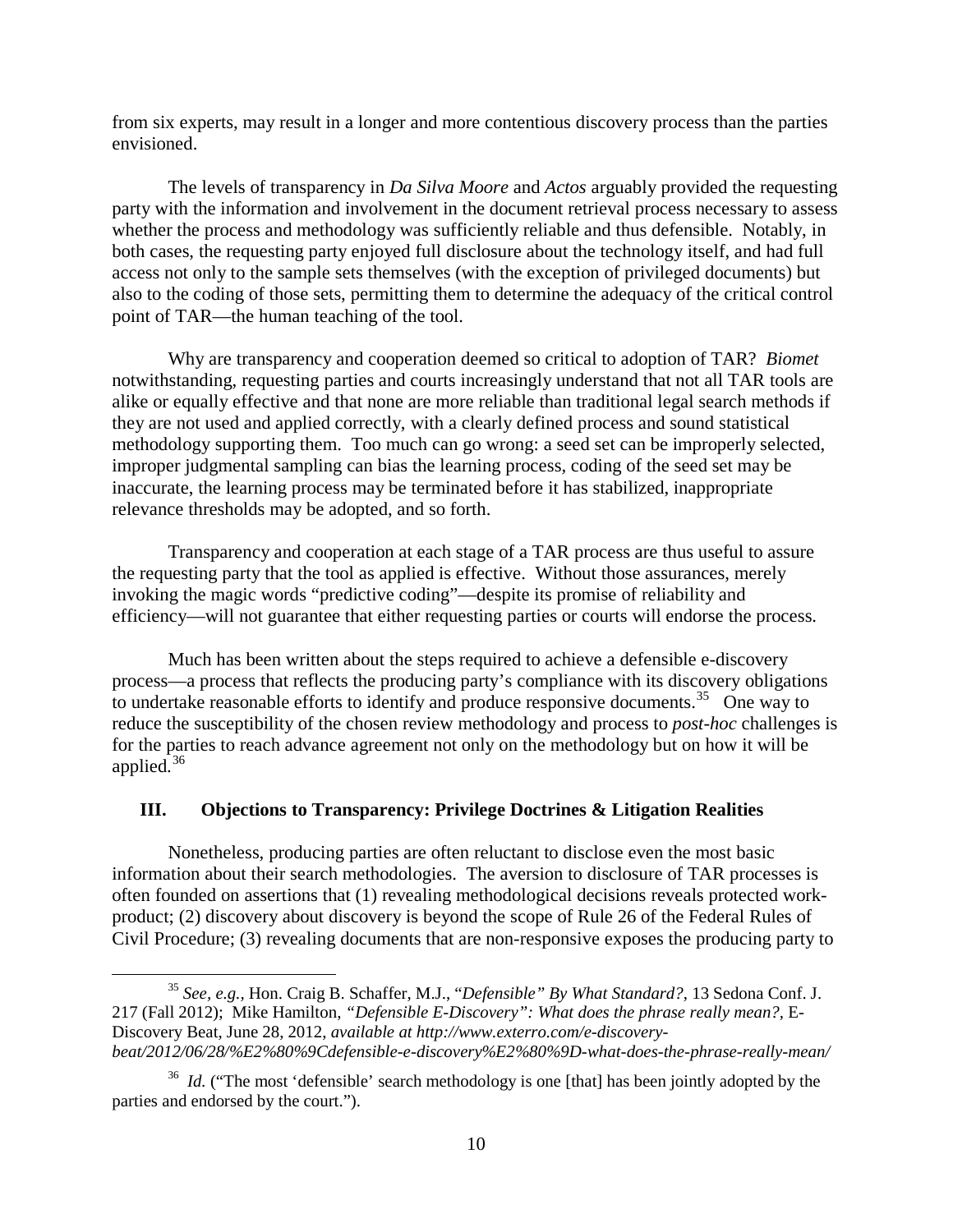unnecessary litigation risk; and (4) producing parties are bound by the Federal Rules requiring that they conduct a reasonable search for responsive documents, and thus no greater assurances are required or warranted.

The work-product doctrine protects from discovery documents or tangible things that express the mental impressions of an attorney about a particular matter.<sup>37</sup> An attorney is thus protected from disclosing his or her written thoughts about relevant vs. irrelevant facts, legal theories and strategies.<sup>[38](#page-10-1)</sup> Likewise, the attorney-client privilege protects from discovery communications between an attorney and his or her client if made for the purpose of providing or obtaining legal advice. $39$ 

TAR advocates should expect that assertions of work-product that have plagued traditional keyword search negotiations will, if asserted as to TAR methodologies, impede adoption and acceptance of technology assisted review. Even under a keyword search strategy, some defense attorneys assert that the search terms themselves and related strategies for searching are work product because they "reflect counsel's strategy for the case" and thus courts cannot force, and propounding parties cannot insist on, their disclosure.<sup>40</sup> Additionally, it is not uncommon for a producing party to refuse to disclose their precision and recall statistics on grounds of work product.

In the context of TAR, counsel raise similar concerns that work product may be impermissibly disclosed if producing parties are required, for example, to reveal the seed set, particularly if judgmental sampling is used, because it may reveal thought processes about the case. If search terms are used to identify documents used to populate the seed set, as with traditional use of keyword searching, attorneys express concern that revealing those terms discloses their assessments about the case. Some suggest that even disclosure of a sources used to generate random seed set reveals the attorney's strategy on sources to be searched and

<span id="page-10-3"></span><span id="page-10-2"></span><sup>40</sup> *See, e.g.,*Kessler, *supra* n. 27 ("What should not become common is the forced disclosure of search terms by courts. Not only are search terms not within the bounds of discovery, but are windows into how counsel are considering and evaluating their case. . . . [T]he search terms a party applies in discovery are generally created with the advice of counsel. Thus they represent the work product and mental impressions of the party's counsel."); *Graff v. Haverhill N. Coke Co.*, No. 1:09-cv-670, 2010 U.S. Dist. LEXIS 142925, at \*17 (S.D. Ohio Dec. 22, 2010) (noting "Defendants claim that the search terms and methodology used to obtain all relevant documents from the company's electronic database of documents is protected by the work-product doctrine.").

Some courts have concluded, however, that details about search methodology are not work product at all, since they merely go to the "underlying facts of what documents are responsive to . . . document requests and [do] not delve into the thought processes of . . . counsel." *Romero v. Allstate Ins. Co.*, 271 F.R.D. 96, 110 (E.D. Pa. 2010). Rather than reveal an attorney's assessment of what is relevant or even important to the case, disclosures regarding search methodologies merely reveal assessments of what documents are responsive to production requests—a purely factual question. *Id.* at 110 n.9

<span id="page-10-1"></span><span id="page-10-0"></span> <sup>37</sup> *Hickman v. Taylor*, 329 U.S. 495, 509 (1947); Paul F. Rothstein & Susan W. Crump, FEDERAL TESTIMONIAL PRIVILEGES §11:1 (2nd ed. 2007-08). *See also* Fed. R. Civ. P. 26(b)(3).

<sup>38</sup> *Hickman,* 329 U.S. at 510-11.

<sup>39</sup> FEDERAL TESTIMONIAL PRIVILEGES, *supra* n.34, at §2:10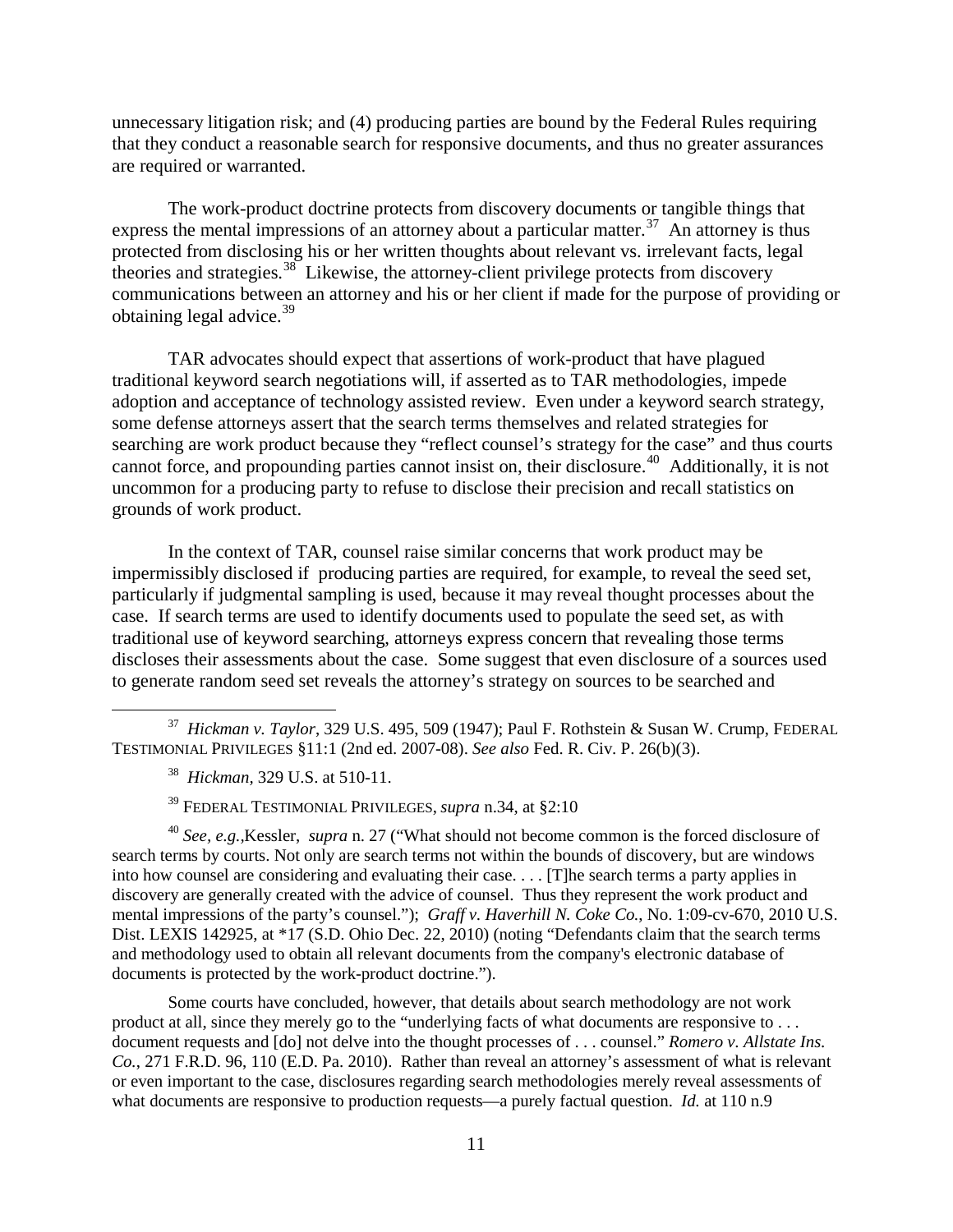custodians likely to possess responsive documents.[41](#page-11-0) Producing parties' aversion to disclosing reliability statistics for search terms will apply equally to determinations of relevance thresholds and  $F_1$  statistics<sup>[42](#page-11-1)</sup> in the context of TAR. Finally, if, as in *Da Silva Moore* and *Actos*, the producing party must not only reveal the seed set, but also the coding decisions of reviewing attorneys, expect claims that doing so requires disclosure of attorneys' work product—their judgments as to relevance.

More serious concerns arise with respect to disclosure of documents in the seed set coded as non-responsive by producing attorneys. Doing so reveals to the requesting parties documents that are not subject to any production obligation. That might be beyond the scope of discovery obligations, which require production of relevant information.<sup>43</sup> Moreover, producing parties that are the target of repeat litigation by the same set of plaintiffs' attorneys may well be reluctant to turn over documents entirely unrelated to the matter at hand, such as in prescription drug mass torts. [44](#page-11-3)

Finally, some contend that courts and requesting parties should need no greater assurance as to the appropriateness of TAR methodologies than the producing party's obligation to conduct a reasonable search under the federal rules and their certification that they have done so, [45](#page-11-4) arguing courts and requesting parties have long had to rely for assurance simply on this certification as to the reasonableness of the investigation conducted to identify responsive documents. Further, they assert that the producing party has a strong incentive to implement an accurate and effective methodology, given the risk that opposing counsel will discover through depositions or other means responsive documents that were withheld. All of this, though, may be insufficient to allay the concerns of requesting parties who may acknowledge the theoretical superiority of TAR, but understand that given its complexity, even attorneys acting in good faith can improperly implement an otherwise effective search tool, excluding from production large amounts of responsive documents.

But calls for transparency and cooperation are not without support. In 2008, The Sedona Conference® issued a *Cooperation Proclamation*, which "urges parties to work in a cooperative rather than an adversarial manner to resolve discovery issues in order to stem the monetary costs

<span id="page-11-3"></span><span id="page-11-2"></span><sup>43</sup> *See* Fed. R. Civ. P. 26(b)(1) ("Unless otherwise limited by court order, the scope of discovery is as follows: Parties may obtain discovery regarding any nonprivileged matter that is relevant to any party's claim or defense—including the existence, description, nature, custody, condition, and location of any documents or other tangible things and the identity and location of person who know of any discoverable matter. . . .").

 <sup>41</sup> *See* Fowler, *supra* n.9.

<span id="page-11-1"></span><span id="page-11-0"></span><sup>&</sup>lt;sup>42</sup> The  $F_1$  statistic is "a measure of the effectiveness of a search or review effort, which accounts for the tradeoff between Recall and Precision. In order to achieve a high  $F_1$  score, a search or review effort must achieve both high Recall and high Precision." Maura R. Grossman & Gordon V. Cormack, *The Grossman-Cormack Glossary of Technology-Assisted Review*, 7 Fed. Ct. L. Rev. 1, 16 (2013).

<sup>44</sup> *See* Fowler, *supra* n.9.

<span id="page-11-4"></span><sup>45</sup> *See* Fed. R. Civ. P. 26(g).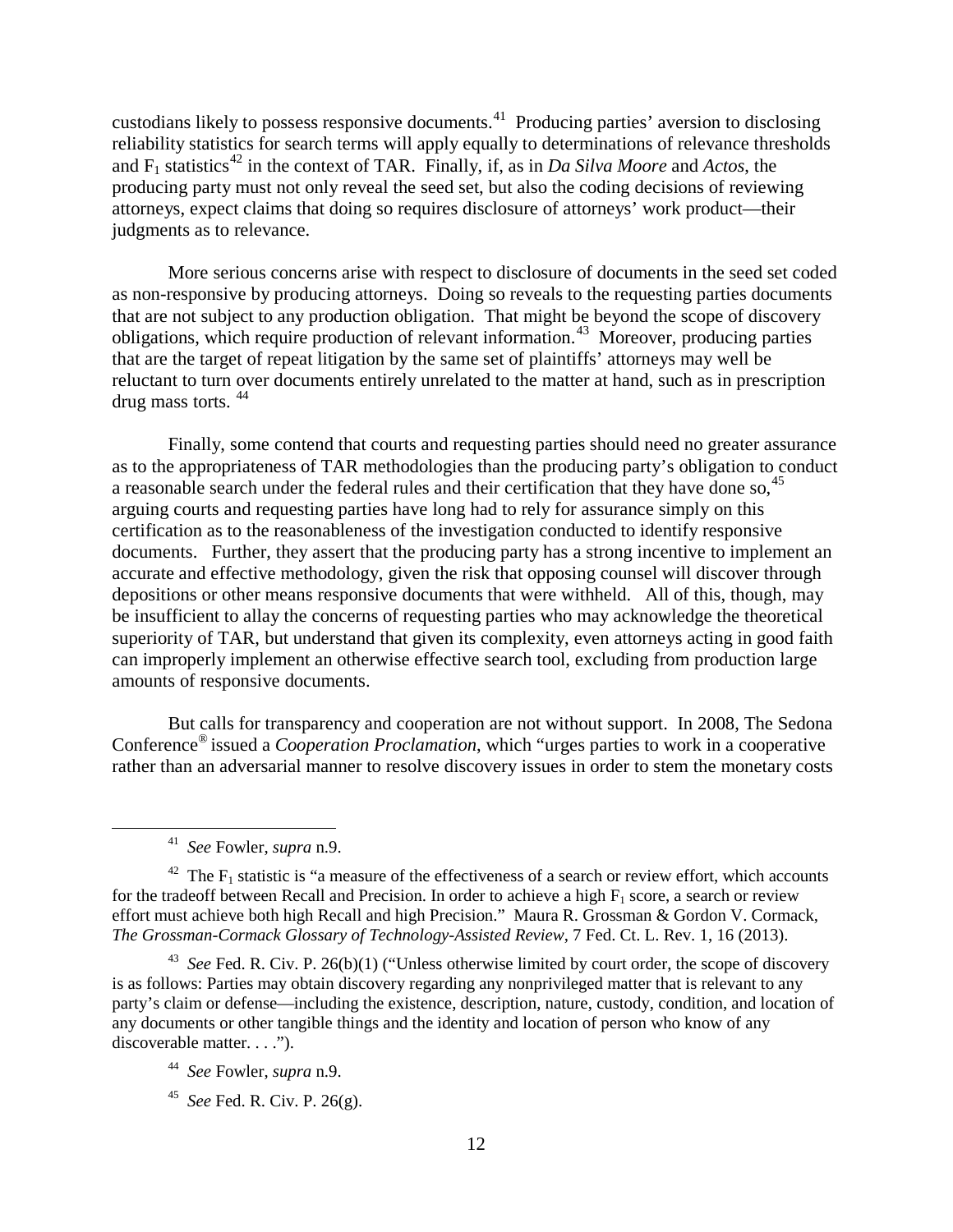of discovery disputes."[46](#page-12-0) Numerous courts have now cited to the Proclamation, some noting that "the best solution in the entire area of electronic discovery is cooperation among counsel."<sup>[47](#page-12-1)</sup>

Even if parties are inclined to provide the transparency and cooperation envisioned in *Da Silva Moore* and *Actos,* the cost of doing so might outweigh any savings achieved by employing TAR. In *Da Silva Moore*, even though the parties agreed on the use of TAR, the process of reaching agreement on the specifics of the protocol to be employed, required days of hearings and testimony from competing experts. In *Actos*, where the parties agreed on the use of TAR and a joint protocol for its use, the costs associated with having six experts review the control set and training sets, and the costs resulting from the need to resolve their disagreements whether by negotiation or by seeking a judicial ruling, could significantly reduce the savings that the parties expected to gain from employing TAR.

Regardless of the relative merits of the arguments against transparency and cooperation in designing and implementing TAR, there is reason for concern that mandating the disclosures and the level of cooperation present in *Da Silva Moore* and *Actos* will have a chilling effect, steering producing parties back to less robust methodologies where less must be revealed.<sup>48</sup> As a consequence, those advocating for TAR as a viable and preferable legal search tool in appropriate cases face a difficult task: they must find a way to balance the conflicting concerns of producing parties resisting disclosure with requesting parties demanding it.

## **IV. Transparency and Cooperation**

For all the reasons discussed, enthusiasm over the promise of TAR should be tempered by a strong dose of litigation reality; its widespread adoption likely depends as much on how and whether the parties agree to cooperate and what the producing party discloses as on the technology itself and judicial acceptance of the idea of predictive coding. We offer here a checklist of the information that the parties should consider disclosing to facilitate a cooperative and defensible information retrieval process using TAR. To information retrieval scientists, the importance of these disclosures may be clear. However, as discussed above, in the world of litigation where parties have traditionally not been required to disclose such information and have reasonable concerns about the appropriateness of such disclosures, the disclosures are controversial.

*The Tool & the Provider:* Not all TAR tools are the same. Knowing what tool from which vendor is proposed aids understanding of the strengths and weaknesses of the tool. Does it use feature engineering, such as latent semantic analysis, to prepare the feature set for

 <sup>46</sup> The Sedona Conference, *The Case for Cooperation*, 10 SEDONA CONF. J. 339, 348-49 (2009).

<span id="page-12-1"></span><span id="page-12-0"></span><sup>47</sup> *SEC v. Collins & Aikman Corp*., 256 F.R.D. 403, 406-07 (S.D.N.Y. 2009); *see also, e.g.*, *Kleen Prods.*, 2012 U.S. Dist. LEXIS 139632, at \*6; Cartel Asset Mgmt. v. Ocwen Fin. Corp., Civil Action No. 01-cv-01644-REB-CBS, 2010 U.S. Dist. LEXIS 17857, at \*40 (D. Colo. Feb. 8, 2010); *DeGeer v. Gillis*, 755 F. Supp. 2d 909, 918 (N.D. Ill. 2010); *William A. Gross Constr. Assocs. v. Am. Mfrs. Mut. Ins. Co.,*  256 F.R.D. 134, 136 (S.D.N.Y. 2009)*; Capitol Records, Inc., v. MP3tunes, LLC,* 261 F.R.D. 44, 47 (S.D.N.Y. 2009).

<span id="page-12-2"></span><sup>48</sup> *See* Fowler, *supra* n.9.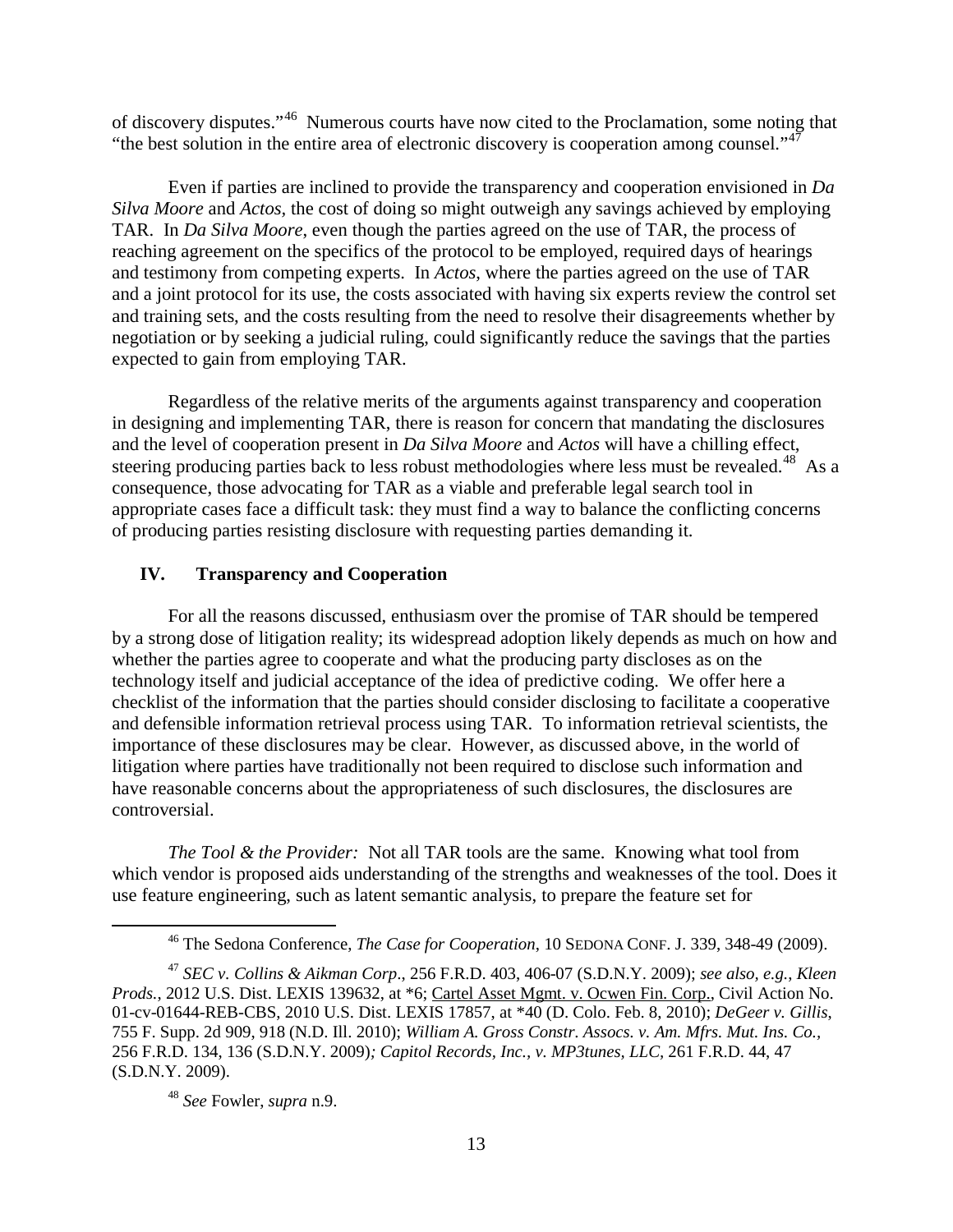classification? What classifier design/machine learning does the tool use? Nearest neighbor? Language modeling? Bayesian?<sup>[49](#page-13-0)</sup> What methodologies are used to categorize documents? Supervised learning? Active learning? Both? Some experts suggest that any tool should include an active learning component,<sup>[50](#page-13-1)</sup> a process in which the system identifies documents most likely to be misclassified.

The more information disclosed about the tool, the more comfortable a requesting party can be in the appropriateness of that tool for the task. Importantly, disclosure of these facts should provide producing parties with no discomfort.

*The Nature of the Documents and the Size of the Corpus*: What types of documents will be included in the corpus from which samples will be drawn? Email and text documents? Paper scans with unsearchable text? Image files? Spreadsheets with limited text? If the underlying tool relies on semantic analysis, these disclosures inform the appropriateness of the tool's application.

And what is the overall volume? These disclosures aid in understanding whether certain documents are appropriate for machine learning or should be excluded and searched using an alternative methodology.

*Culling the Corpus*: Will culling techniques be used? If so, which and how? Will date, file type, domain or custodian filters be applied? Disclosure of date filtering should not be controversial as the relevant date range is one likely to be resolved through negotiations over the production requests themselves. Similarly, disclosures of associated custodians and sources of ESI are routine in modern litigation, and often mandated at the outset of litigation in a preservation order. Disclosing that certain data stores will be included or excluded should not therefore trouble the producing party, and indeed, physical and human sources of discoverable documents are among the type of discoverable information under Rule 26(b)(1).

If keywords are used to cull the corpus, what are the search terms? As with traditional keyword searching, producing parties may object to revealing search terms, but if used to cull documents, their disclosure will be important not only to gain the requesting party's agreement, but also to defend the methodology if it is later challenged. Concerns about revealing work product or confidential information in disclosing search terms can be addressed through protective orders. One such order, in the context of keyword searching, provided that such

<span id="page-13-0"></span><sup>&</sup>lt;sup>49</sup> For a helpful discussion on the different features of search protocols (feature construction, feature transformation, classifier design, and methods), as well as types of legal search algorithms, *see*  Ralph Losey, The Many Types of Legal Search Software in the CAR Market Today, E-discovery Team Blog, Mar. 3, 2013, *available at* [http://e-discoveryteam.com/2013/03/03/the-many-types-of-legal-search](http://e-discoveryteam.com/2013/03/03/the-many-types-of-legal-search-software-in-the-car-market-today/)[software-in-the-car-market-today/](http://e-discoveryteam.com/2013/03/03/the-many-types-of-legal-search-software-in-the-car-market-today/) (crediting Doug Oard for the description of the layers of search algorithms, and Herb Roitblat for the description of search algorithms). Losey advises that good TAR design requires all four features of search protocols must work well together.

<span id="page-13-1"></span><sup>50</sup> *See* Losey, *supra* n.48 ("If software does not have [active learning] built in as a planned method of use, then, in my opinion, it is not *bona fide* predictive coding, machine learning, type of CAR (TAR).")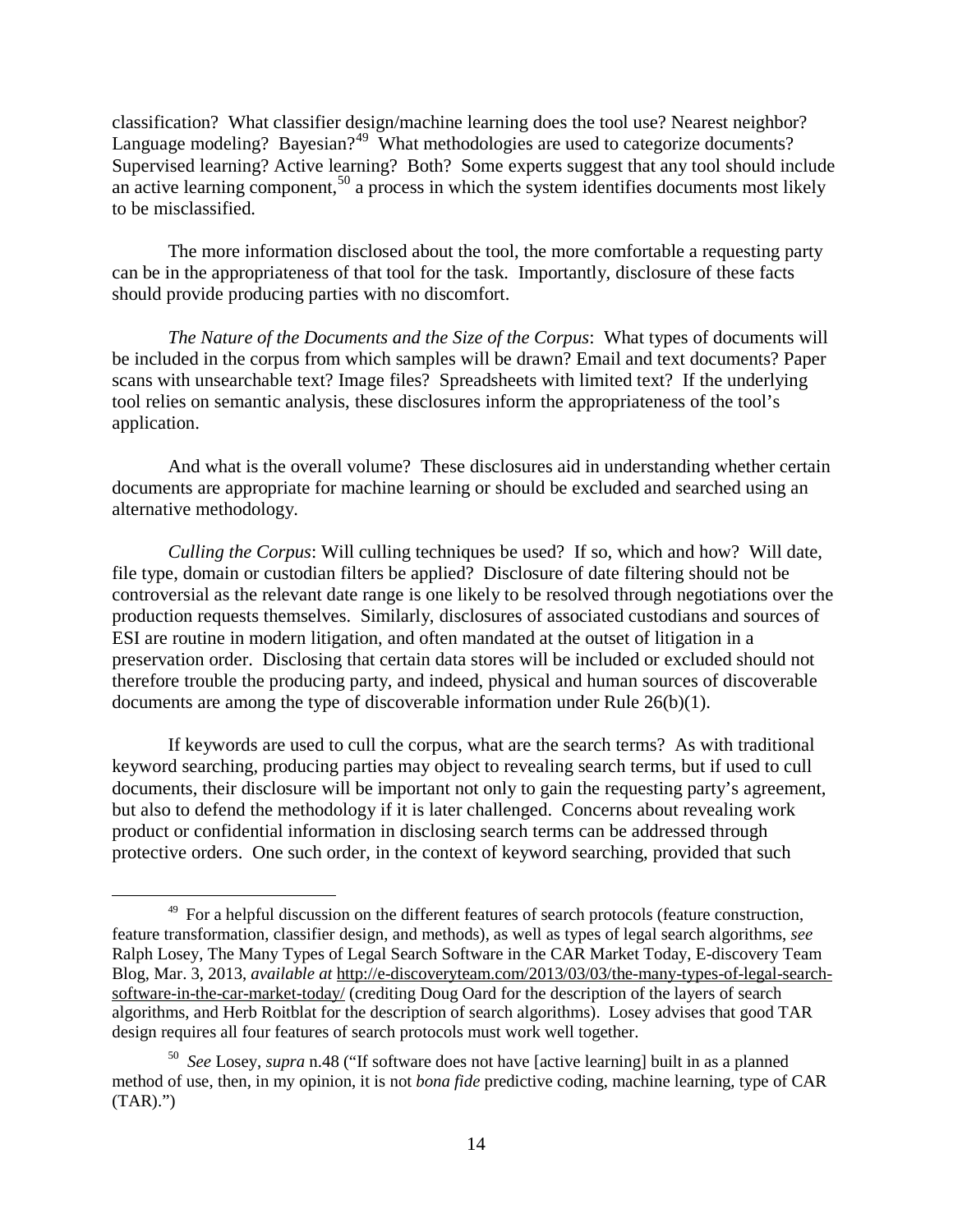disclosure does not constitute waiver of work-product protection or attorney client privilege, the terms will be treated as highly confidential information, and if necessary to file search terms with the court, they shall be filed under seal.<sup>51</sup> And under Federal Rule of Evidence 502, a federal court may order that privilege or work-product protection is not waived by disclosure connected to the litigation, and the parties' agreement on the effect of disclosure is binding.<sup>[52](#page-14-1)</sup>

*Control Sets, Sampling Techniques to Seed the Training Set*: Does the system provide for a control set against which the tool's performance can be judged (*i.e.,* to assess the prevalence of responsive documents in the corpus)? If so, how large is the control set and what confidence level and interval was used to derive it?

How will documents be selected for the training set? Purely randomly machine-selected? Through the use of judgmental sampling? Or both? If judgmental sampling is used, what tool is being used to select that sample? If keywords are used to do so, what are they? As noted, disclosure of keywords can facilitate significant agreement between the parties.

What is the size of the training set, and how was that sample size established? What confidence level and interval was selected? Was the sample pulled from the entire corpus of documents to be predictively coded?

*Workflow Considerations*: All TAR tools use some procedure for iterative refinements after the initial training session, whether done sequentially or automatically. What approach does the tool use? How many training rounds are generally necessary to reach stability? If the tool uses active learning, how many documents in total must generally be reviewed before stability is achieved?

*Coding the Training Set*: Who will be coding the training sets? Experienced attorneys? Relatively junior attorneys with less litigation experience? Contract attorneys less familiar with the case? How many coders will be training the system?

With TAR, the effectiveness of the methodology is only as good as the coding used to train the system. Requesting parties will want assurances that experienced attorneys that are intimately familiar with the issues in the case are training the tool and that as few coders as possible are used to minimize the inconsistent relevance determinations that are inherent in human review.

As in *Da Silva Moore* and *Actos*, requesting parties may also want not only to know how documents were coded during the training rounds, but also to play an active role in that coding. As noted, this degree of disclosure and cooperation justifiably generates significant concern among producing parties about not only disclosure of work product but also of non-responsive documents outside of the scope of discovery.

<span id="page-14-1"></span><span id="page-14-0"></span> <sup>51</sup> *See In re CV Therapeutics, Inc. Sec. Litig.*, 2006 U.S. Dist. LEXIS 38909, at \*31-32 (N.D. Cal. Apr. 3, 2006).

 $52$  Fed. R. Evid. 502(d) & (e).